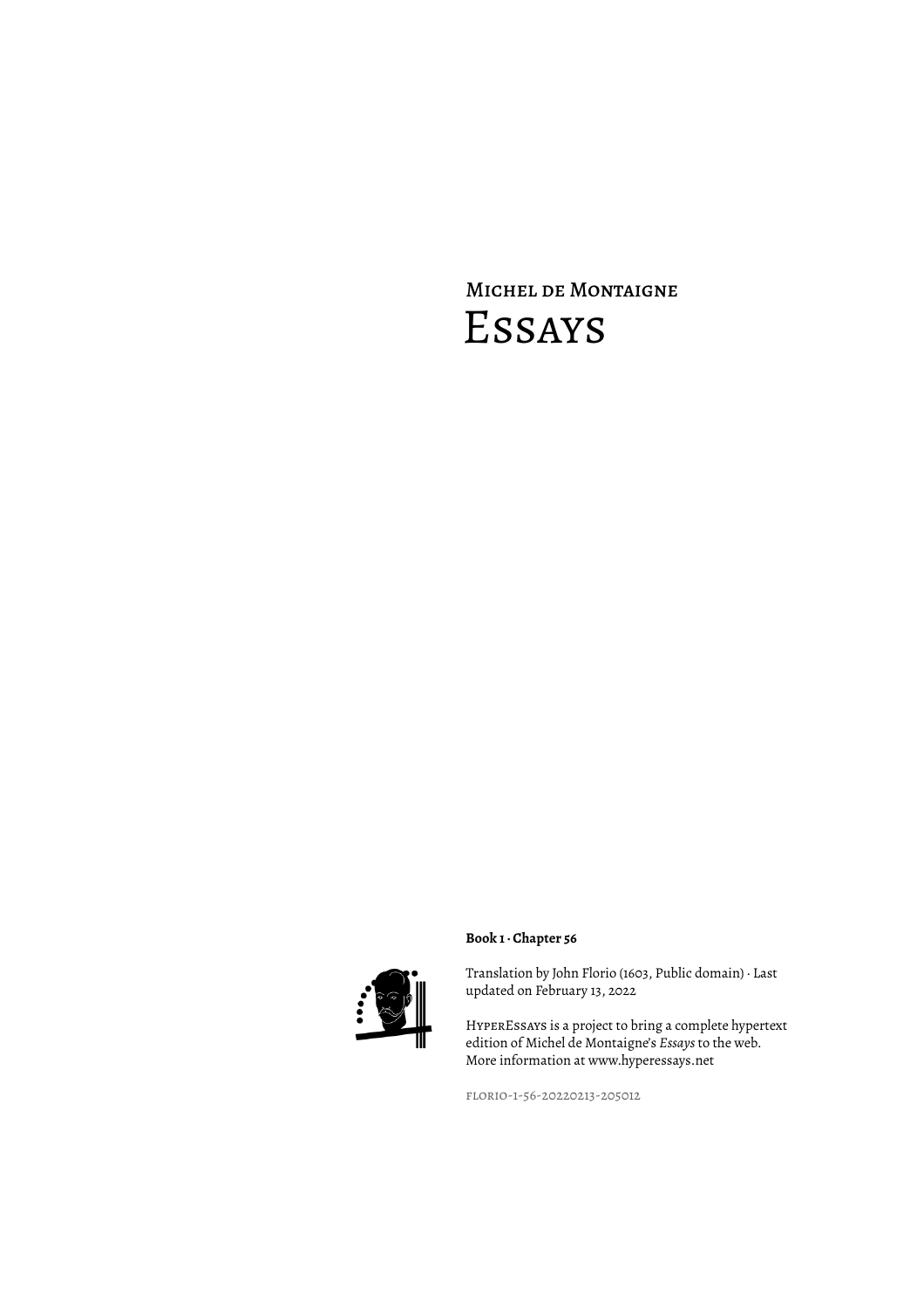## Of Praiers and Orisons

I propose certaine formelesse and irresolute fantasies, as do those schollers, who in schooles publish doubtfull and sophisticall questions to be disputed and canvased: not to establish the truth, but to find-it out: which I submit to their judgements, to whom the ordering and directing, not onely of my actions and compositions, but also of my thoughts, belongeth. The condemnation, as well as the approbation of them, will be equally acceptable and profitable unto me, deeming-it absurde and impious, if any thing be, either ignorantly, or unadvisedly set downe in this rapsodie, contrary unto the sacred resolutions, and repugnant to the holy prescriptions of the Catholike, Apostolike, and Romane church, wherein I was borne, and out of which I purpose not to die. And therefore alwayes referring my selfe unto their censures that have all power over me, do I meddle so rashly, to write of all manner of purposes and discourses, as I do here. I wot not whether I be deceived, but sithence, by an especiall and singular favor of Gods divine bounty, a certaine forme of praier, hath, by the very mouth of God, word by word beene prescribed and directed unto us, I have ever thought the use of-it, should be more ordinary with us, then it is. And might I be believed, both rising and going to bed, sitting downe and rising from boorde, and going about any particular action or busines, I would have all good Christians, to say the Pater noster, and if no other praier, at least not to omitte that. The Church may extend, amplifie, and diversifie prayers according to the neede of our instruction: For, I knowe it is alwayes the same substance, and the same thing. But that one should ever have this priviledge, that all manner of people, should at all times, and upon every occasion have it in their mouth: For, it is most certaine, that onely it containeth whatsoever we want, and is most fit, and effectuall in all events. It is the onely prayer I use in every place, at all times, and upon every accident; and in steade of changing, I use often repetition of it: whence it commeth to passe, that I remember none so well as that one. I was even now considering, whence this generall errour commeth, that in all our desseignes and enterprises, of what nature soever, we immediatly have recourse unto God, and in every necessitie, we call upon his holy name: And at what time soever wee stand in neede of any help, and that our weaknesse wanteth assistance, we onely invoke him, without considering whether the occasion be just or unjust; and what estate or action we be in, or go about, be it never so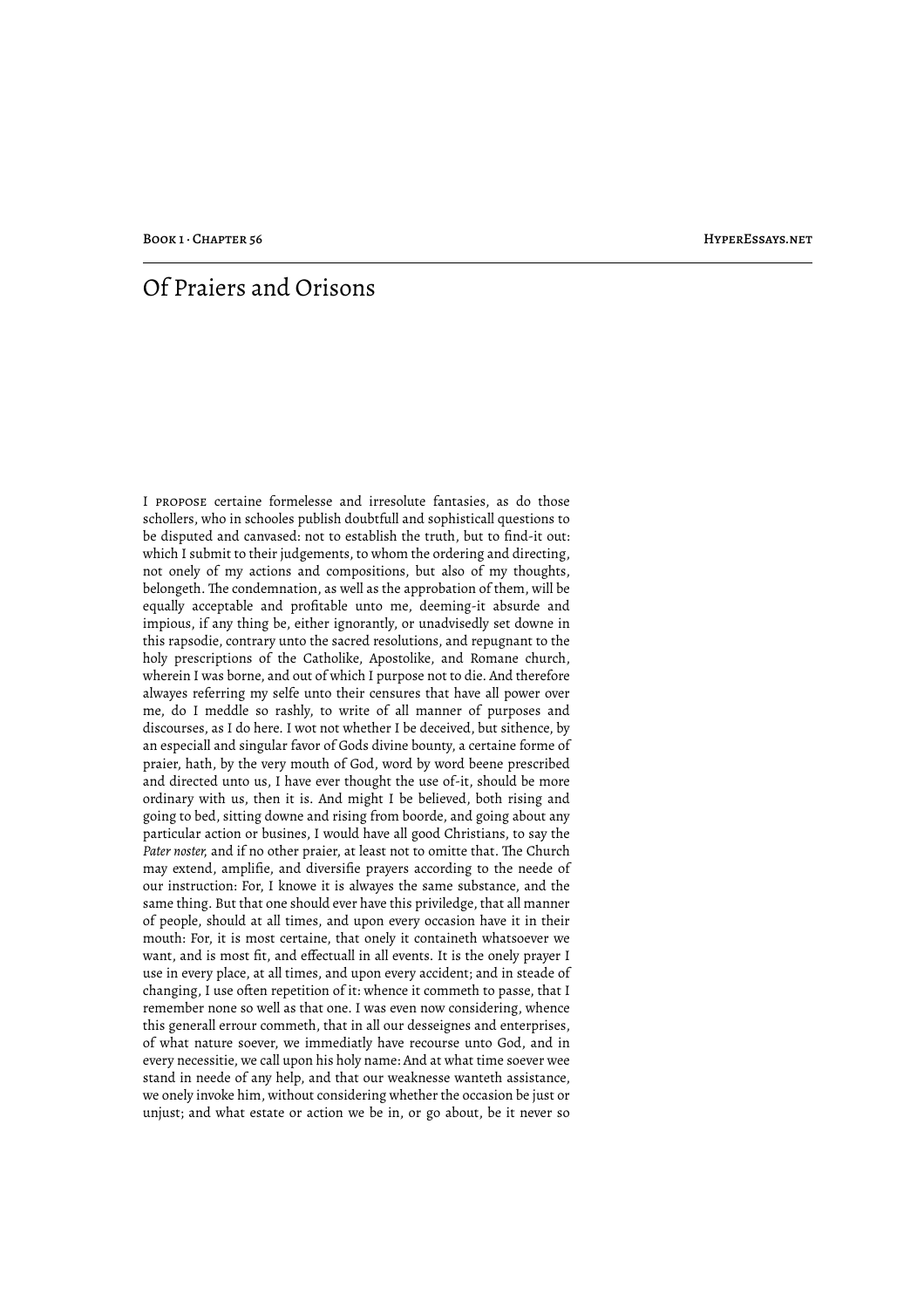vicious or unlawfull, we call upon his name and power. Indeede he is our onely protector, and of power to affoorde-us all maner of help and comfort; but although he vouchsafe to honour us with this joy-bringing fatherly adoption, yet is he as just as he is good; and as good and just, as he is mightie: But oftner useth his justice than his might, and favoreth us according to the reason of the same, and not according to our requests. *Plato* in his lawes maketh three sortes of injurious beliefe in the Gods: First, that there is none at all; Secondly, that they meddle not with our affaires; Thirdly, that they never refuse any thing unto our vowes, offrings, and sacrifices. The first errour, according to his opinion, did never continue immutable in man, even from his first infancie unto his latter age. The two succeeding may admit some constancie. His justice and power are inseparable. It is but in vaine to emplore his power in a bad cause. Man must have an unpolluted soule when he praieth (at least in that moment he addresseth himselfe to pray) and absolutely free from all vicious passions; otherwise we our selves present him the roddes to scourge us withall. In liew of redressing our fault, we redouble the same, by presenting him with an affection fraught with irreverence, sinne, and hatred, to whom onely we should sue for grace and forgivenesse. Loeheere, why I doe not willingly commend those Pharisaicall humours, whom I so often behold, and more then ordinary, to pray unto God, except their actions imediately preceding or succeeding their prayers witnesse some shew of reformation or hope of amendment.

*Si nocturnus adulter Tempora sanctonico uelas adoperta cucullo.*

#### *If in a cape-cloke-hood befrenchifide !ou a night-whore-munger thy head doost hide.*

And the state of a man that commixeth devotion unto an execrable life, seemeth in some sort to be more condemnable, then that of one, that is conformable unto himselfe, and everie way dissolute. Therefore doth our Church continually refuse, the favour of hir enterance and societie, unto customes and manners wilfully-obstinate on some egregious villanie. Wee onely pray by custome and use, and for fashion-sake, or to say better, wee but reade and pronounce our prayers: To conclude, it is nothing but a shew of formalitie, and a formall shew. And it greeveth me to see many men, who at grace before and after meate, will with great shew of devotion, crosse themselves three or foure times (and it vexeth me so much the more, when I call to mind, that it is a signe I greatly reverence, and have in continuall use, yea, if I be but gaping) and therwhilst, shall you see them bestow all other houres of the day in al maner of hatred, malice, covetousnes, and injustice. Many houres spend they about vice, but one to God, and that as it were by way of recompence and composition. It it wonderous to see, so far different and divers actions, continue with so even a tenor, that no interruption or alteration at-all can be perceived, either about their confines, or passage from one unto another. What prodigious conscience can be at any hartes-ease, fostring, and feeding with so mutual, quiet, and agreeing society, in one selfe same mansion, both crime and judge? A man whose *Paillardize* and luxurie, doth uncessantly sway and rule the head, and who judgeth the same abhominable and most hateful in the sight of God; what saith he unto his all-seeing Majestie, when he openeth his lippes, either of mouth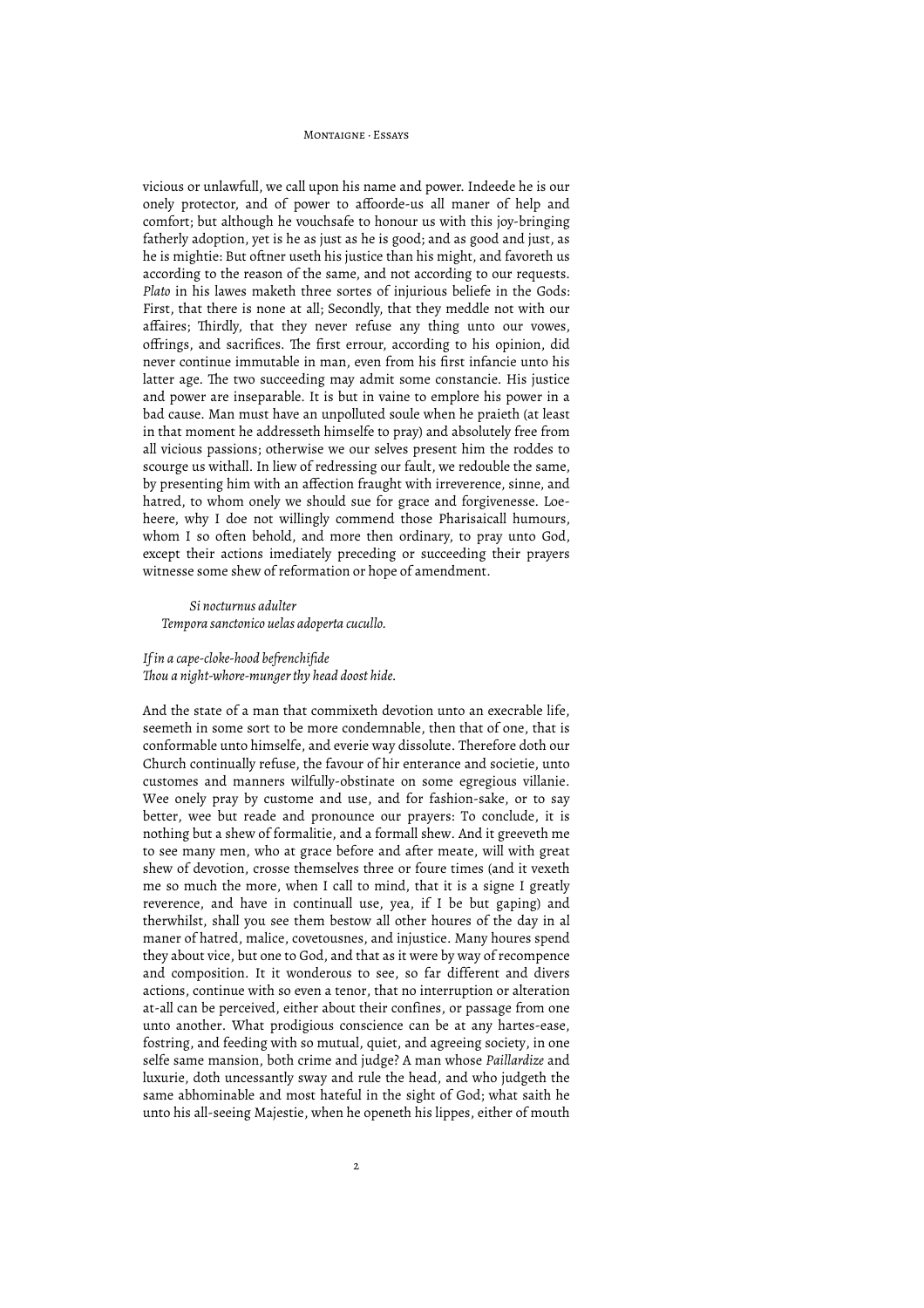or hart, to speake to him of-it? He reclaimeth himselfe, but falleth sodainely againe. *If the object of his divine justice, and his presence should strike,* (as he saith) *and chastize his soule, how short-soever the penitence were; feare it selfe would so often cast his thought on-it, that he should presently perceive himselfe maister of those vices, which are habituated, in-bred, setled and enfleshed in him.* But what of those, which ground a whole life upon the fruit and benefite of that sinne, they know to bee mortall? How many trades, professions, occupations and vacations, have we dayly and continually used, frequented and allowed amongest us, whose essence is vicious and most pernicious? And hee that would needs confesse himselfe unto me, and of his owne accord told me, that for feare of loosing his credite, and to keepe the honour of his offices; he had for a whole age, made shew and profession, and acted the effects of a religion, which in his owne selfe-accusing conscience, hee judged damnable, and cleane contrary unto that he had in his hart: How could he admit and foster so contradictory and impious a discourse in his heart? With what language entertaine they divine justice concerning this subject? Their repentance, consisting in visible amends, and manageable reparation; they loose both towards God and us, the meanes to alleage the same. Are they so malapart and fond-hardie as to crave pardon without satisfaction, and sans-repentance? I thinke it goeth with the first, as with these last: But obstinacie is not herein so easie to be vanquished. This so sodaine contrarietie, and violent volubilitie of opinion, which they faine unto-us, seemeth to me a miracle. They present-us with the state of an indigestible agonie. How fantasticall seemed their imagination unto me, who these latter yeares had taken up a fashion, to checke and reproove all men, that professed the Catholike religion, in whom shined any extraordinary brightnesse of spirit, saying, that it was but fained: and to doe him honour, held, that whatsoever he saide in apparance, he could not inwardly chuse but have his beliefe reformed according to their byase. It is a peevish infirmitie, for a man to thinke himselfe so firmely grounded, as to perswade himselfe, that the contrary may not be believed: And more peevish also, to bee perswaded by such a spirit, that preferreth I wot not what disparitie of fortune, before the hopes and threats of eternall life, They may believe mee: If any thing could have tempted my youth, the ambition of the hazard, and difficulty, which followed this late-moderne enterprize, should have had good part therein. It is not without great reason, in my poore judgement, that the church forbiddeth the confused, rash and indiscreete use of the sacred and divine songs, which the holy spirit hath indited unto *David.* God ought not to be commixed in our actions, but with awfull reverence, and an attention full of honor and respect. The word or voyce is too divine, having no other use but to exercise our lungs, and to please our eares. It is from the conscience and not from the tongue that it must proceede. It is not consonant unto reason, that a prentise or shoppe-keeping boy, amiddest his idle, vaine, and frivolous conceits, should be suffered to entertaine himselfe, and play therwith. Nor is it seemely, or tolerable, to see the sacred booke of our beliefes-Mysteries, tossed up and downe and plaid withall, in a shoppe, or a hall, or a kitchin. They have heretofore bin accompted mysteries, but through the abuse of times, they are now held as sports and recreations. So serious, and venerable a studie should not, by way of pastime, and tumultuarily be handled. It ought to be a fixed, a purposed, and setled action, to which this preface of our office *sursum corda* should ever be adjoyned; and the very exterior parts of the body,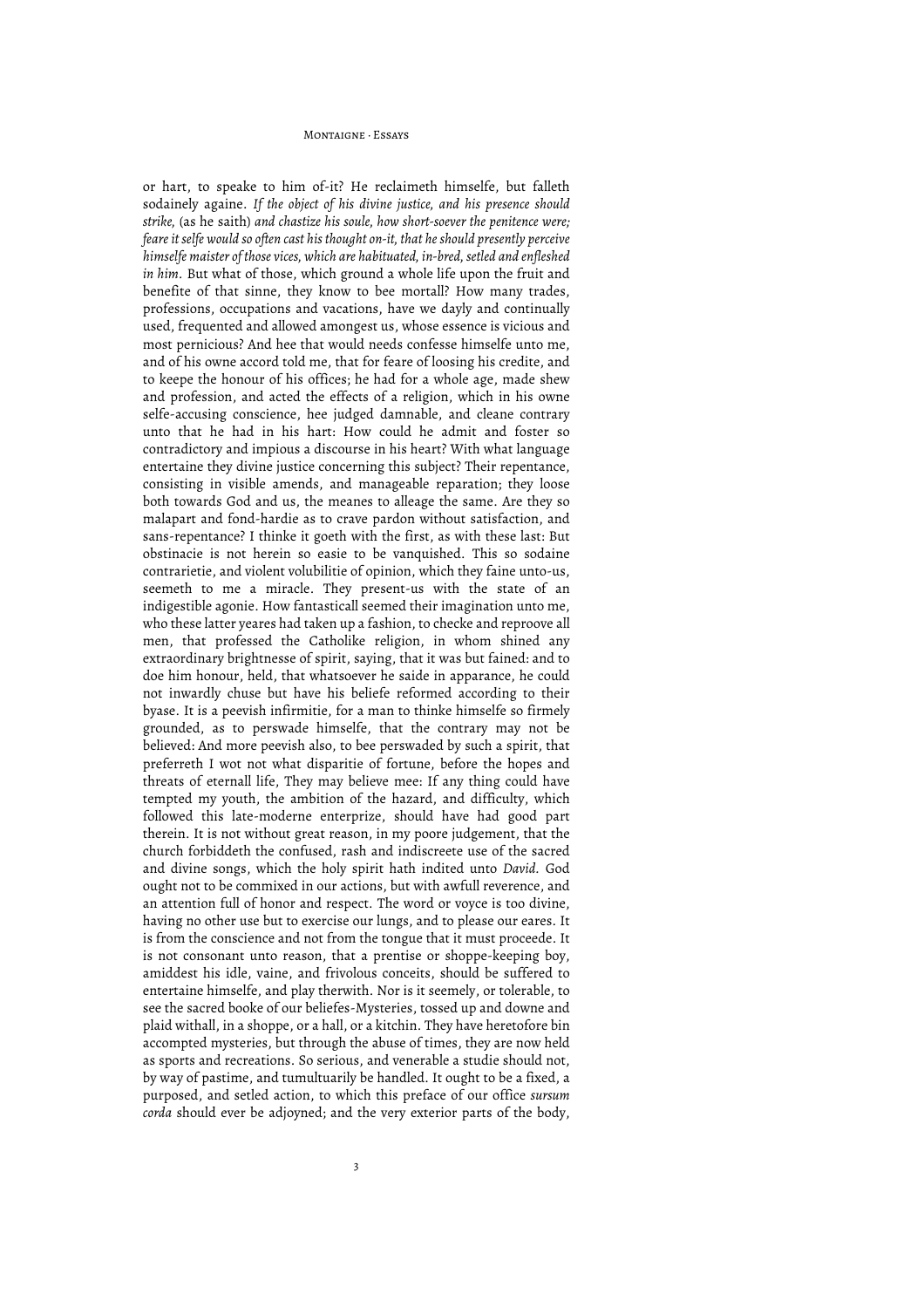should with such a countenance, be referred unto it, that to all mens eyes it may witnesse a particular attention and duteous respect. It is not a a studie fitting all men, but onely such as have vowed themselves unto-it, and whome God hath, of his infinit mercy, called thereunto. The wicked, the ungodly, and the ignorant are thereby empaired. It is no historie to be fabulously reported, but a historie to bee dutifully reverenced, awfully feared, and religiouslie adored. Are they not pleasantly conceited, who because they have reduced the same into the vulgar tongues, and that all men may understand-it, perswade themselves, that the people shal the better conceive and digest the same? Consisteth-it but in the wordes, that they understand not all they finde written? Shall I say more? By approaching thus little unto it, they goe backe from it. Meere ignorance, and wholy relying on others, was verily more profitable and wiser, then is this verball, and vaine knowledge, the nurse of presumption, and sourse of temerity. Moreover, I am of opinion, that the uncontroled libertie, that all men have to wrest, dissipate, and wyre-draw a word so religious, and important, to so manie severall idiomes, hath much more danger then profit following-it. The Jewes, the Mahometans, and wellnigh all other nations, are wedded unto, and reverence the language, wherein their mysteries and religion had originally bin conceived; and any change or translation hath not without apparance of reason bin directly forbidden. Know we whether there be Judges enow in *Basque* and in *Brittanie* to establish this translation made in their tongue? The Universall Church hath no more difficult and solemne judgement to make. Both in speaking and preaching the interpretation is wandring, free, and mutable, and of one parcell; so is it not alike. One of our Græcian Historians, doth justly accuse his age, forsomuch as the secrets of Christian religion were dispersed in all publike places, and even amongst the basest artificers; and that every man might, at his pleasure, dispute of it, and at randon speake his mind of the same. And it should be a great shame for us, who by the unspeakable grace of God enjoy the pure and sacred mysteries of piety, to suffer the same to be profaned in the mouthes of ignorant and popular people, seeing the very Gentiles interdicted *Socraetes* and *Plato,* and the wisest, to meddle, enquire or speake of things committed unto the Priestes of *Delphos.* Saying moreover, *That the factions of Princes, touching the subject of Divinitie, are armed, not with zeale, but with anger. That zeale dependeth of divine reason and justice, holding an orderly and moderate course, but that it changeth into hatred and envie, and in steede of corne and grape, it produceth nettles and darnell, if it be directed by humane passion.* And justly saith this other, who counselling the Emperour *Theodosius,* affirmed *that disputations, did not so much appease and lull asleepe the schismes of the Church, as stirre up and cause heresies.* And therefore it behooved, to avoyde all contentions, controversies, and logicall arguings, and wholy and sincerely referre himselfe unto the prescriptions and orders of faith, established by our forefathers. And *Andronicus* the Emperour, finding by chance in his pallace, certaine principall men verie earnestly disputing against *Lapodius,* about one of our points of great importance, taunted and rated them verie bitterly, and threatned if they gave not over, he would cause them to bee cast into the river. Children and women doe now-adayes governe and sway the oldest and most experienced men concerning Ecclesiasticall Lawes: Whereas the first that *Plato* made, forbiddeth them to enquire after the reason of civill Lawes, and which ought to stand in place of divine ordinances. Allowing aged men to communicate the same amongest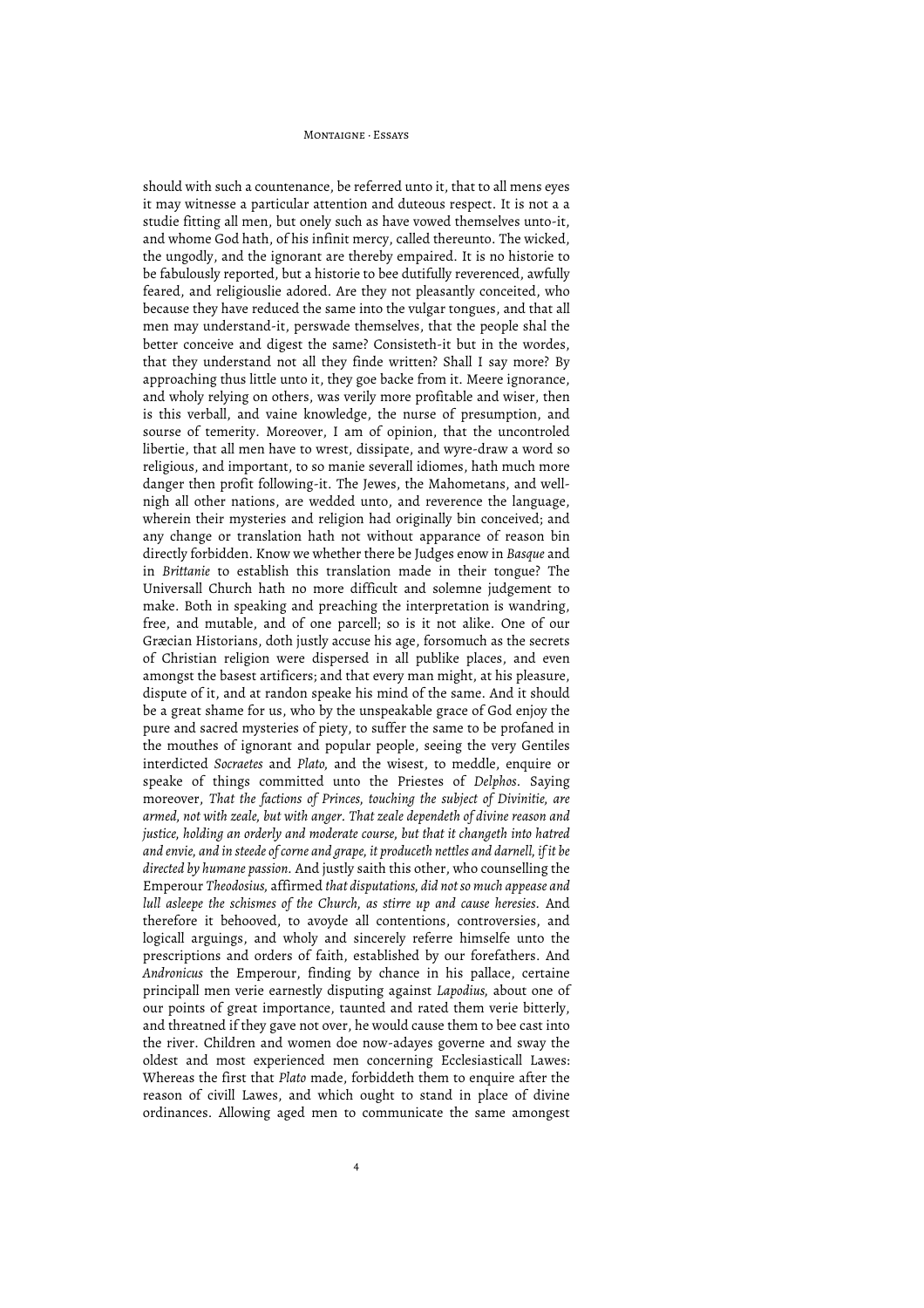themselves, and with the Magistrate, adding more-over, alwayes provided it be not in the presence of yoong men, and before profane persons. A notable Bishoppe hath left written, that in the other end of the world, there is an Iland called of our predecessours *Dioscorida,* very commodious, and fertile of all sortes of fruites and trees, and of a pure and wholesome ayre; whose people are Christians, and have churches and altars; adorned with nothing else but crosses, without other images; great observers of fastings and holy dayes; exact payers of their priests tithes; and so chaste, that none of them may lawfully all his life long know any more then one wife. And in all other matters so well pleased with their fortune, that being seated in the middest of the sea, they have and knowe no use of shippes: and so simple, that of their religion, which they so diligently and awfully observe, they know not, nor understand so much as one onely word. A thing incredible, to him that knew not how the Pagans, who are so devout and zealous idolaters, know nothing of their Gods, but only their bare names and statues. The ancient beginning of *Menalippe,* a tragedy of *Euripides,* importeth thus.

*O Jupiter, car de toy rien sinon, Je ne cognois seulement que le nom.*

*O Jupiter, for unto me, Onely the name is knowne of thee.*

I have also in my time heard certaine writings complained-of, for somuch as they are meerly humane and Philosophicall, without medling with divinitie. He that should say to the contrarie (which a man might doe with reason) that heavenly doctrine, as a Queene and governesse doth better keepe hir ranke apart; that she ought to be chiefe ruler and principall head every where, and not suffragant and subsidiarie. And that peradventure examples in Grammer, Rethorike, and Logike, might more fitly and sortably be taken from elsewhere, then from so sacred and holie a subject, as also the arguments of theatres, plots of plaies, and groundes of publike spectacles. That mysteriously-divine reasons are more venerably and reverently considered alone, and in their native stile, then joyned and compared to humane discourse. That this fault is oftener seene, which is, that Divines write too humanely, then this other, that humanists write not theologically enough. *Philosophie,* saith S. *Chrysostom, is long since banished from sacred schooles, as an unprofitable servant, and deemed unworthie to beholde, but in passing by the entrie, or the*  vestrie of the sacred treasures of heavenly doctrine. That the formes of humane speech, are more base, and ought by no meanes to make any use of the dignitie, majestie, and preheminence of divine speech. As for my part, I give it leave to say, *verbis indisciplinatis, with undisciplined words,* Fortune, destinie, chance, accident, fate, good lucke, ill lucke, the Gods, and other phrases, as best it pleaseth. I propose humane fantasies and mine owne, simply as humane conceits, and severally considered; not as setled, concluded, and directed by celestiall ordinance, incapable of any doubt or alteration. A matter of opinion, and not of faith. What I discourse according to my selfe, not what I beleeve according unto God, with a laycall fashion, and not a clericall manner; yet ever most religious. As children propose their essayes, instructable, not instructing. And might not a man also say without apparance, that the institution, which willeth, no man shall dare to write of religion, but sparingly, and reservedly,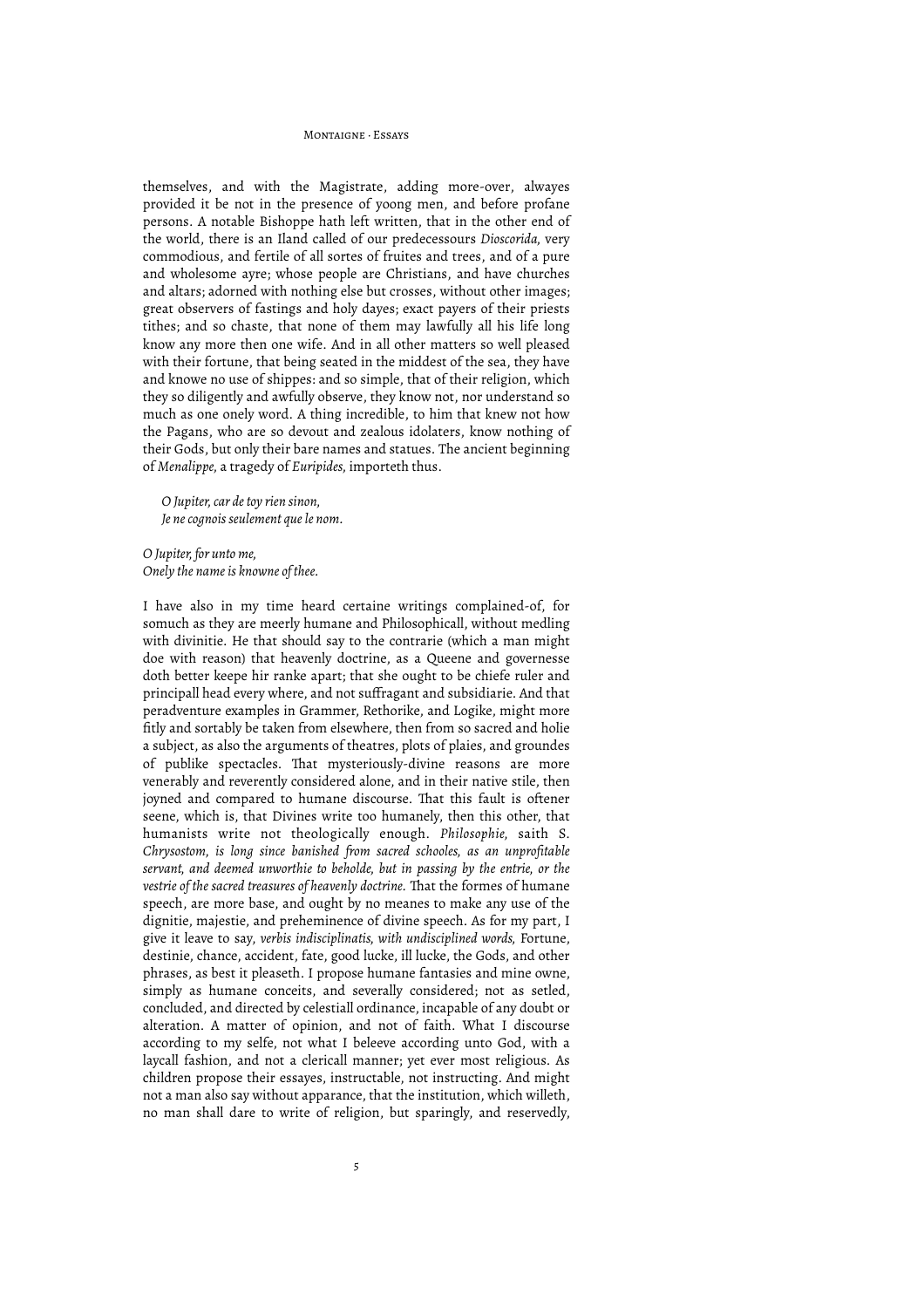except such as make expresse profession of it, would not want some shew of profit and justice; and happily to me to be silent. It hath bin told me, that even those which are not of our consent, do flatly inhibite amongst themselves the use of the sacred name of God in all their vulgar and familiar discourses. They would have no man use it as an interjection, or exclamation, nor to be aleaged as a witnesse, or compariton; wherein I finde they have reason. And howsoever it bee, that we call God to our commerce and societie, it should be zealously, seriously and religiously. There is (as farre as I remember) such a like discourse in *Xenophon*, wherein he declareth, *!at we should more rarely pray unto God: forasmuch as it is not easie, we should so often settle our mindes in so regular, so reformed, and so devout a seate, where indeede it ought to be, to pray aright and effectually: otherwise* our praiers are, not onely vaine and unprofitable, but vicious. *Forgive us (say we) our offences, as we forgive them that trespasse against us.* What else inferre we by that petition, but that we offer him our soule voide of all revenge and free from all rancour? We neverthelesse invoke God and call on his aide, even in the complot of our grievousest faultes, and desire his assistance in all maner of injustice and iniquitie.

*Quæ nisi seductis nequeas committere divis.*

*Which you to Saints not drawne aside, Would thinke unfit to be applide.*

The covetous man sueth and praieth unto him for the vaine encrease and superfluous preservation of his wrong-gotten treasure. The ambitious, he importuneth God for the conduct of his fortune, and that he may have the victorie of all his desseignes. The theefe, the pirate, the murtherer, yea and the traitor, all call upon him, all implore his ayde, and all solicite him, to give them courage in their attempts, constancie in their resolutions, to remove all lets and difficulties, that in any sorte may withstand their wicked executions, and impious actions; or give him thanks, if they have had good successe; the one if he have met with a good bootie, the other if he returne home rich, the third if no man have seene him kill his enemie, and the last, though he have caused any execrable mischiefe. The Souldier, if he but go to besiege a cottage, to scale a Castle, to robbe a Church, to Pettard a gate, to force a religious house, or any villanous act, before he attempt-it, praieth to God for his assistance, though his intents and hopes be full-fraught with crueltie, murther, covetise, luxurie, sacriledge, and all iniquitie.

*Hoc ipsum quo tu Iouis aurem impellere tentas, Dic agedum, Staio, proh Iuppiter, ô bone, clamet, Iuppiter, at sese non clamet Iuppiter ipse.*

*Goe-to then, say the same to some bad fellow, Which thou prepar'st for Gods eares: let him bellow, O God, good God; so God,On himselfe would not plod.*

*Margaret* Queene of *Navarre,* maketh mention of a yong Prince (whom although she name not expresly, yet his greatnes hath made him sufficiently knowne) who going about an amorous assignation, and to lie with an advocates wife of *Paris,* his way lying alongst a Church, he did never passe by so holy a place, whether it were in going or comming from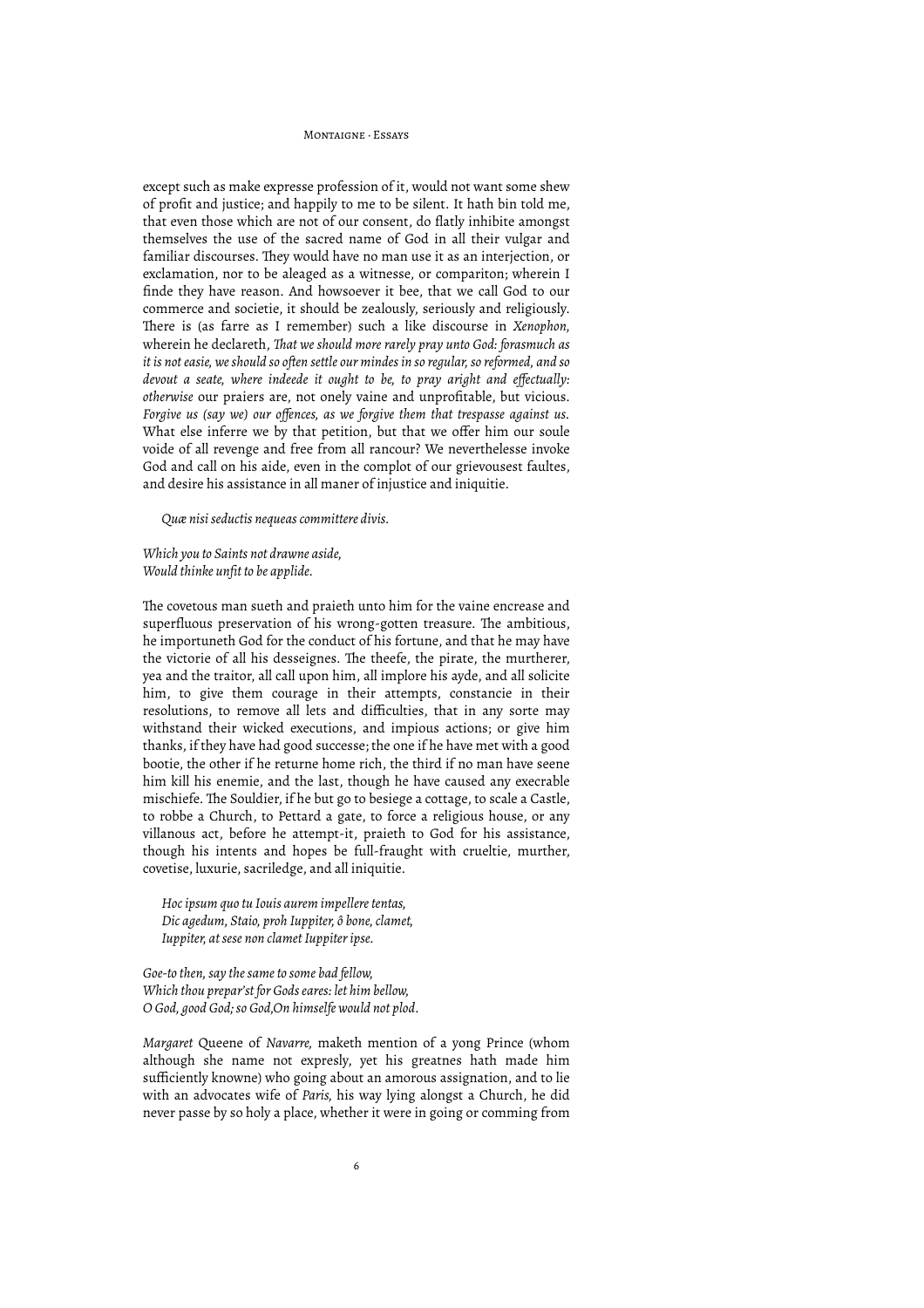his lecherie, and cukolding-labor, but would make his praiers unto God, to be his help and furtherance. I would faine have any impartiall man tell me, to what purpose this Prince invoked and called on God for his divine favor, having his minde onely bent to sinne, and his thoughts set on luxurie: Yet doth she alleage him for a speciall testimonie of singular devotion. But it is not onely by this example, a man might verifie, that women are not very fit to manage or treate matters of religion and divinitie. A true and hartie praier, and an unfained religious reconciliation from us unto God, cannot likely fall into a wicked and impure soule, especially when Sathan swaieth the same. He that calleth upon God for his assistance, whilst he is engulphed and wallowing in filthie sinne, doth as the cut-purce, that should call for justice unto his ayde, or those that produce God in witnes of a lie.

*tacito mala uota susurro Concipimus*

*With silent whispering we, For ill things suppliants be.*

There are few men, that would dare to publish the secret requests they make to God.

*Haud cuiuis promptum est, murmúrque humilésque susurros Tollere de templis, & aperto uiuere uoto.*

*From Church low-whispring murmurs to expell, T'is not for all, or with knowne vowes live well.*

And that's the reason, why the Pithagorians would have them publike, that all might heare them, that no man should abusively call on God, and require any undecent or unjust thing of him, as that man;

*clarè cùm dixit, Apollo, Labra mouet metuens audiri: pulchra Lauerna Da mihi fallere, da iustum sanctúmque videri. Noctem peccatis, & fraudibus obiice nubem.*

*When he alowd hath said, Apollo heare, Loth to be heard, Goddesse of theeves, said he, Grant me to cosen, and yet just appeare, My faultes in night, my fraud's in clouds let be.*

The Gods did greevously punish the impious vowes of *Oedipus*, by granting them unto him. His praier was, that his children might betweene themselves decide in armes the succession of his estate; he was so miserable, as to be taken at his word. A man should not request that all things follow our will, but that it may follow wisedome. Verely, it seemeth, that we make no other use of our praiers, then of a companie of gibrish phrases: And as those who employ holy and sacred words about witchcraft and magicall effects; and that we imagine their effect dependeth of the contexture, or sound, or succession of words, or from our countenance. For, our soule, being full-fraught with concupiscence, and all manner of ungodly thoughts, nothing touched with repentance,